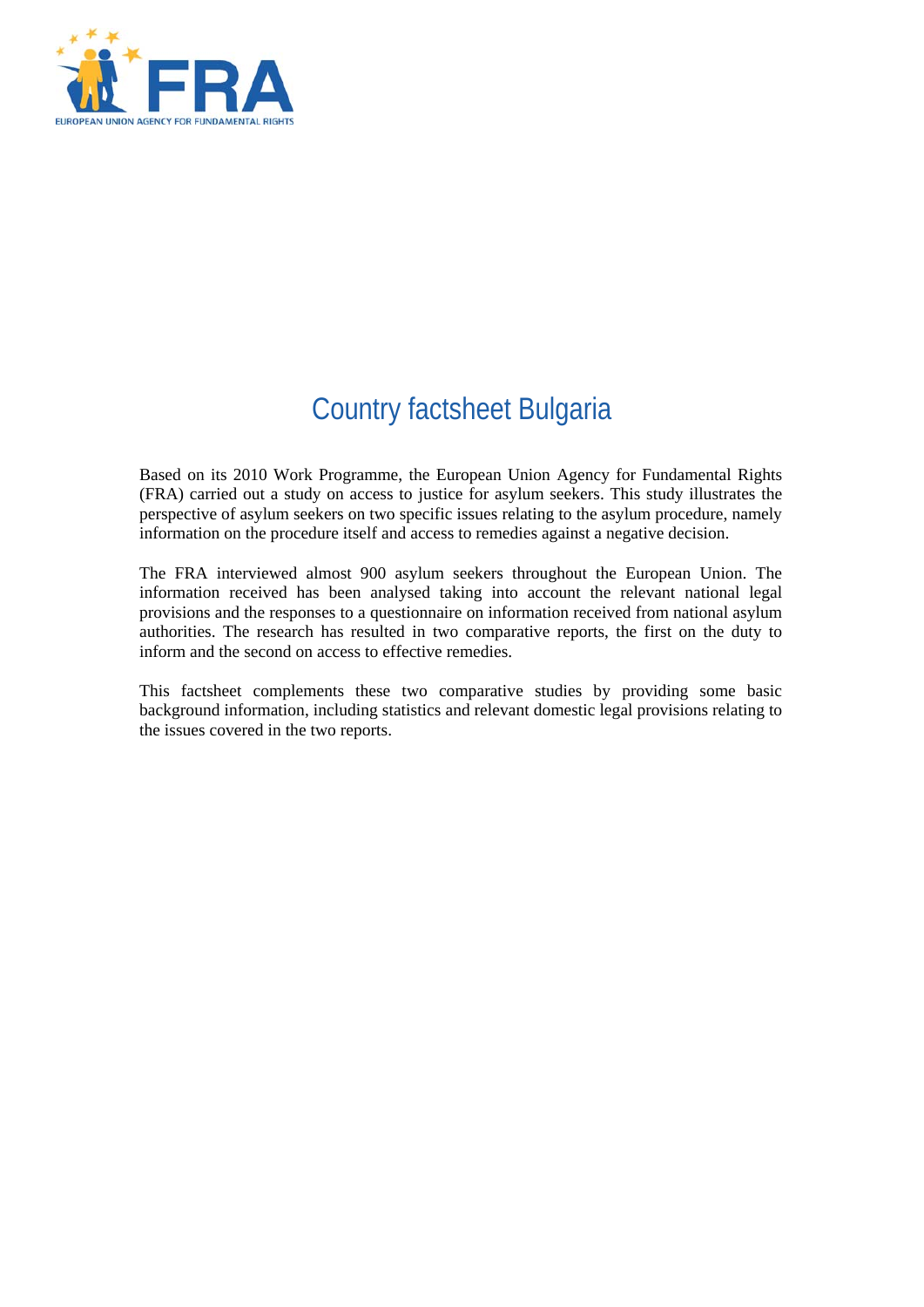# 1. Statistics

**Statistics on asylum applications (Total and top 10 nationalities)**

| <b>2009 Top 10 Nationalities</b> | 2008 Top 10 Nationalities |                            |     |
|----------------------------------|---------------------------|----------------------------|-----|
| Total                            | 855                       | Total                      | 745 |
| Iraq                             | 305                       | Iraq                       | 350 |
| <b>Stateless</b>                 | 125                       | Armenia                    | 70  |
| Afghanistan                      | 60                        | <b>Stateless</b>           | 65  |
| Iran (Islamic Republic of)       | 50                        | Afghanistan                | 55  |
| Armenia                          | 40                        | Nigeria                    | 20  |
| Algeria                          | 35                        | Syrian Arab Republic       | 20  |
| Syrian Arab Republic             | 30                        | Iran (Islamic Republic of) | 20  |
| Turkey                           | 25                        | Somalia                    | 15  |
| Morocco                          | 15                        | Sri Lanka                  | 15  |
| Nigeria                          | 15                        | Turkey                     | 10  |

**Statistics on first instance asylum decisions (Total positive decisions - top five nationalities)**

| 2009                 |                                              |                                           |                           |                 |                                        |                                       |                                                   |
|----------------------|----------------------------------------------|-------------------------------------------|---------------------------|-----------------|----------------------------------------|---------------------------------------|---------------------------------------------------|
|                      | Geneva<br><b>Convention</b><br><b>Status</b> | <b>Subsidiary</b><br>protection<br>status | Humanitarian <sup>1</sup> | <b>Rejected</b> | <b>Total</b><br>number of<br>decisions | <b>Total</b><br>positive<br>decisions | Recognition<br>rate <sup>2</sup><br>$\frac{0}{2}$ |
| Total                | 40                                           | 230                                       | n.a.                      | 375             | 645                                    | 270                                   | 41.9                                              |
| Iraq                 | 15                                           | 185                                       | n.a.                      | 95              | 295                                    | 200                                   | 67.8                                              |
| Afghanistan          | 10                                           | 15                                        | n.a.                      | 15              | 45                                     | 30                                    | 66.7                                              |
| <b>Stateless</b>     |                                              | 10                                        | n.a.                      | 40              | 50                                     | 15                                    | 30.0                                              |
| Armenia              | 0                                            |                                           | n.a.                      | 40              | 45                                     |                                       | 11.1                                              |
| Syrian Arab Republic | 0                                            |                                           | n.a.                      | 20              | 25                                     |                                       | 20.0                                              |

**Statistics on final decisions (Total positive decisions - top five nationalities)** 

| 2009                          |                                              |                                           |                           |                 |                                        |                                       |                                                   |
|-------------------------------|----------------------------------------------|-------------------------------------------|---------------------------|-----------------|----------------------------------------|---------------------------------------|---------------------------------------------------|
|                               | Geneva<br><b>Convention</b><br><b>Status</b> | <b>Subsidiary</b><br>protection<br>status | Humanitarian <sup>1</sup> | <b>Rejected</b> | <b>Total</b><br>number of<br>decisions | <b>Total</b><br>positive<br>decisions | Recognition<br>rate <sup>2</sup><br>$\frac{0}{0}$ |
| Total                         |                                              | 10                                        | n.a.                      | 40              | 50                                     | 10                                    | 20.0                                              |
| Iraq                          |                                              | 10                                        | n.a.                      | 25              | 35                                     | 10                                    | 28.6                                              |
| Armenia                       |                                              |                                           | n.a.                      |                 |                                        |                                       | 0.0                                               |
| Iran (Islamic<br>Republic of) | 0                                            |                                           | n.a.                      |                 |                                        | 0                                     | 0.0                                               |

*Notes: These tables are based on categories used by Eurostat. The way Eurostat presents its data may not necessarily correspond to categories used at national level. This can particularly be the case with statistics provided under 'humanitarian status'. For more detailed understanding of the data, the reader is invited to consult national statistics at:<http://www.aref.government.bg/?cat=21>.* 

*Data has been rounded to the nearest 5. Due to the rounding, the sum of individuals may not necessarily match the given total. 0 means less than 3; n.a. = not available.* 

<sup>1</sup> Covering persons granted authorisation to stay for **humanitarian reasons** under national law by *administrative or judicial bodies. It includes persons who are not eligible for international protection as currently defined in the first stage legal instruments but are nonetheless protected against removal under the obligations that are imposed on all Member States by international refugee or human rights instruments or on the basis of principles flowing from such instruments.* 

*2 The recognition rate corresponds to the proportion of positive first instance or final on appeal decisions out of the total number of decisions in 2009. Positive decisions include the provision of refugee status, subsidiary protection and humanitarian protection (where data is available).* 

Source: [Eurostat](http://epp.eurostat.ec.europa.eu/), Data extracted on 01 September 2010.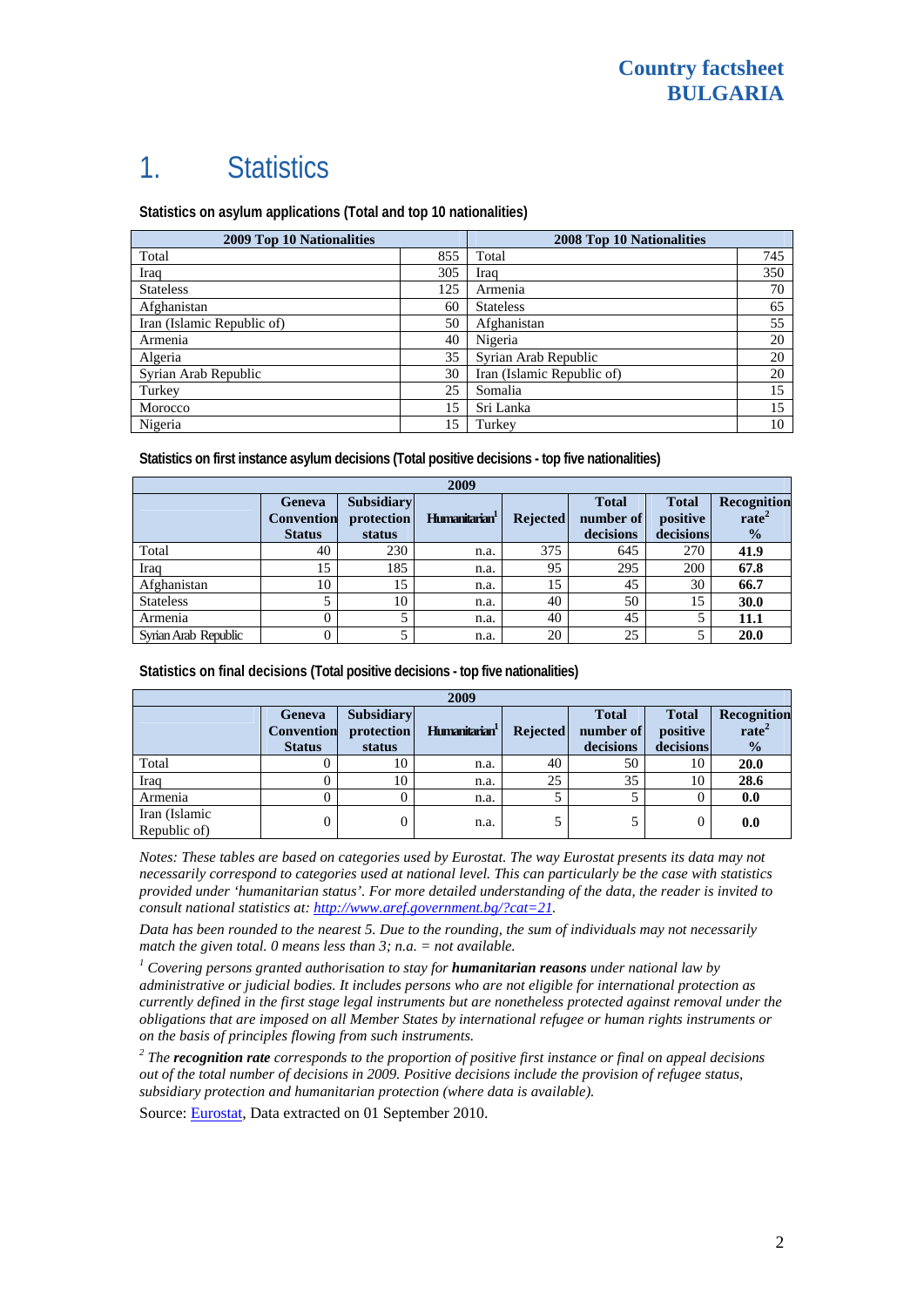# 2. Background Information

### Asylum act<sup>[1](#page-2-0)</sup>

[Law on Asylum and Refugees \(2002\)](http://www.aref.government.bg/docs/ZUB-TRC-2007-1181.doc) – last amended on 20 December 2007

### Asylum authorities

#### **First instance authority**

[State Agency for Refugees](http://www.aref.government.bg/?cat=2) within the Council of Ministers

#### **Second instance authority**

l

Administrative Court (of place of residence for all negative decisions taken in the accelerated procedure) [Administrative Court of Sofia](http://www.admincourtsofia.bg/) (for all Dublin cases)

[Supreme Administrative Court](http://www.sac.government.bg/home.nsf/0/3EBE219AC24B53B7C2256FC60035C881?OpenDocument) (for cases processed in the regular procedure)

# 3. Duty to inform asylum seekers

Article 58 of the Law on Asylum and Refugees guarantees to the asylum seeker to be given guidance, in a language he/she understands, about the procedure for filing the application, the procedure to be followed and his/her rights and obligations as well as information about organisations that provide legal and social assistance to aliens, not later than 15 days after filing the application.

In August 2010, the State Agency for Refugees provided the following information to the FRA as regards written information materials.

| <b>Written information</b><br>materials                        | Brochure on the asylum procedure translated into 17 languages.                           |  |  |  |
|----------------------------------------------------------------|------------------------------------------------------------------------------------------|--|--|--|
| <b>Provided when?</b>                                          | At the time of lodging the application and at the registration of the<br>application.    |  |  |  |
| Provided by whom?                                              | At the registration of the application - by the employee who accepts the<br>application. |  |  |  |
| Has an evaluation of<br>information tools been<br>carried out? | No.                                                                                      |  |  |  |

<span id="page-2-0"></span><sup>&</sup>lt;sup>1</sup> The legal information in this factsheets has been updated to reflect the situation on 1 September 2010.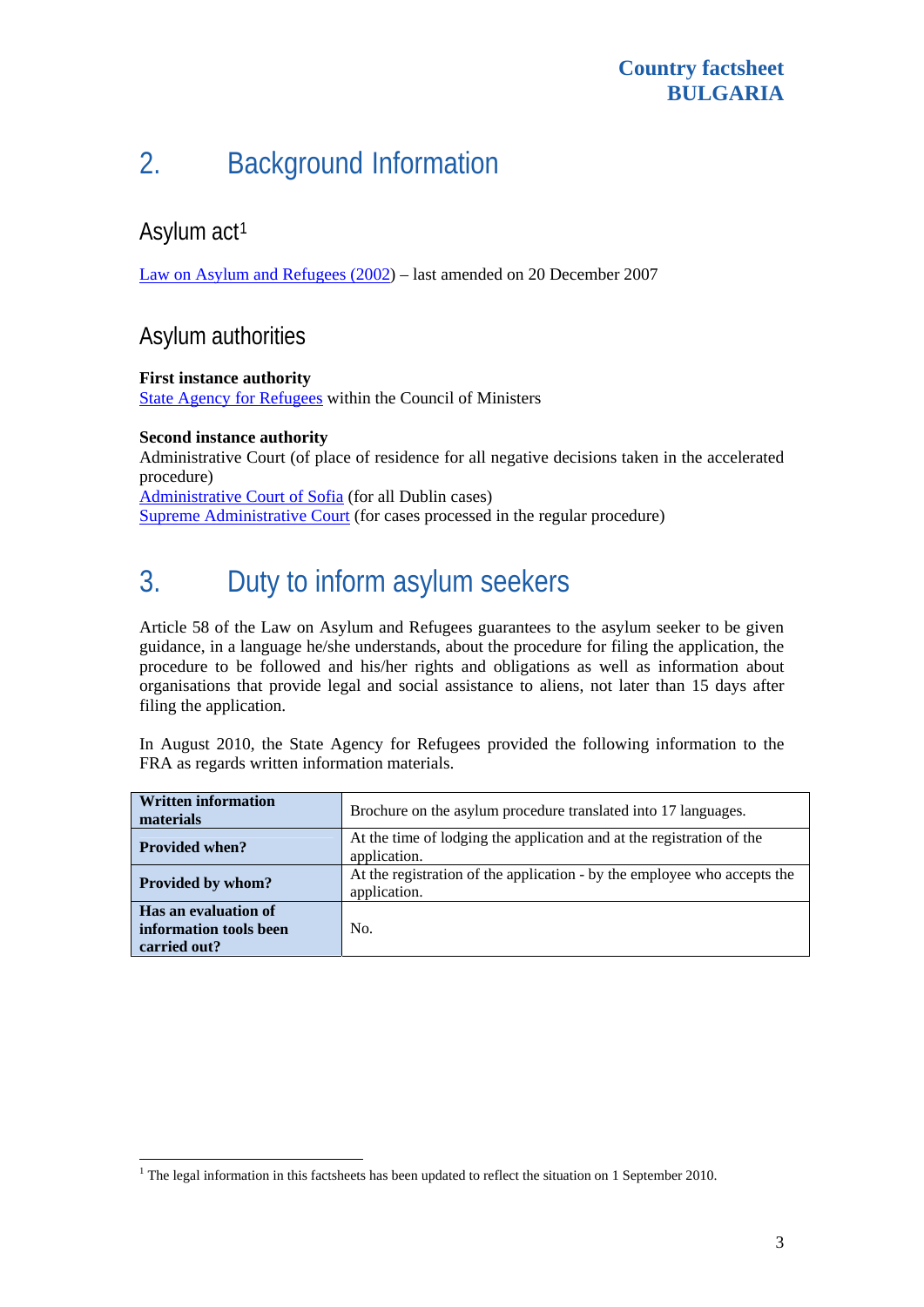# 4. Effective Remedy

## Type of procedures

The Law on Asylum and Refugees distinguishes between three different types of procedures: (i) Dublin procedure, (ii) an accelerated procedure, and (iii) a regular procedure.

The competent authority shall take a decision as to whether to reject the application as manifestly unfounded, to discontinue the proceedings, or to initiate proceedings under the regular procedure within 3 days from the application for asylum (Article 70). After such deadline, the proceedings shall continue under the general procedure. The authority rejects the asylum application as manifestly unfounded in cases when *inter alia* an alien has filed a subsequent application, which contains no new circumstances of substantial significance concerning his/her personal situation or his/her country of origin, or when an alien is arriving from a safe third country (Article 13), although the latter provision is not used in practice.

A decision in the regular procedure shall be taken within three months from the application. This time limit may be extended by the Deputy Chair up to another three months in the event of insufficiency of the data gathered for a specific case (Article 75).

#### Duty to state reasons for rejection and procedure to appeal

The asylum seeker shall be given a copy of the decision on the asylum application. The content of the decision, as well as the rights and obligations arising therefrom, shall be explained to the alien in a language he/she is proficient in (Article 76(1)).

### Time limits for appeal

The Law on Asylum and Refugees foresees the possibility for an asylum applicant to appeal all decisions and acts taken by the competent central refugee authority. Chapter 7 of the law regulates that the appeal against the decisions on applications in accelerated procedures (Article 84) may be lodged within seven days from the service of the decision. If the application is processed in the regular procedure, there is a deadline of 14 days from the service of the decision (Article 87).

Appeals against a decision issued within the Dublin procedure have to be filed with the Administrative Court in Sofia (Article 84(1)). Appeals against a decision issued within the accelerated procedure have to be filed with the relevant administrative court of residence (Article 84(2)). Appeals against a decision issued within the regular procedure have to be filed with the Supreme Administrative Court (Article 87).

| <b>Type of procedure</b>                                        | <b>Time limits</b> | <b>Right to remain</b>                     |
|-----------------------------------------------------------------|--------------------|--------------------------------------------|
| Regular procedure                                               | 14 days            | Automatic suspensive effect of the appeal. |
| Accelerated procedure<br>(including subsequent<br>applications) | 7 days             | Automatic suspensive effect of the appeal. |
| Dublin procedure                                                | days               | Automatic suspensive effect of the appeal. |